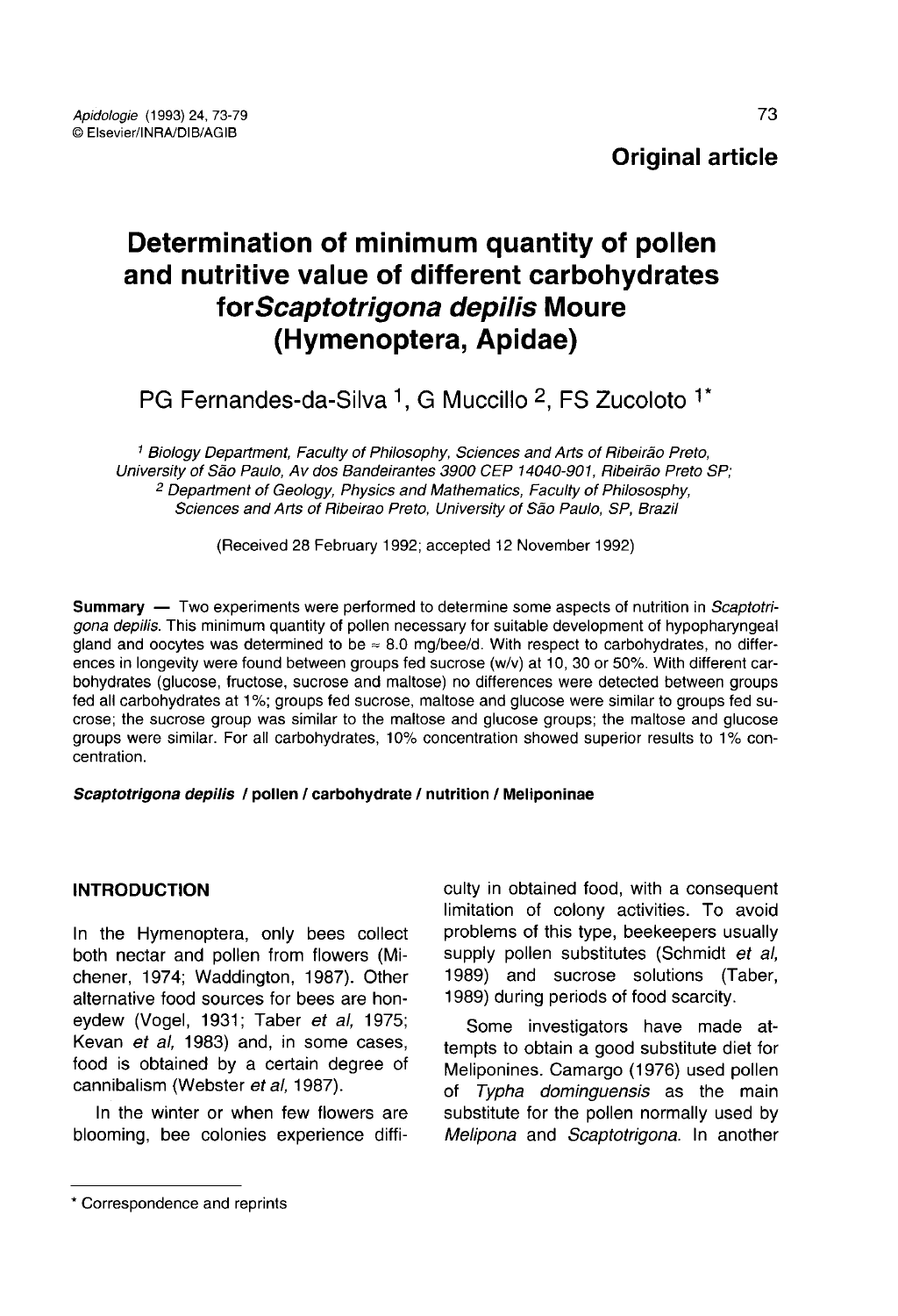study (Zucoloto, 1977), 8 substitutes for the pollen utilized by Scaptotrigona postica were tested and a mixture of 18% brewer's yeast and 82% commercial sucrose was found to be a good alternative for pollen. In another study on S postica, Testa et al (1981) tested the nutrient value of different mixtures of the pollen used by this species with the pollen used by Apis mellifera and concluded that a 75%: 25% mixture of the two, respectively, was a satisfactory substitute for the pollen used by S postica. Fernandes-da-Silva and Zucoloto (1990) developed a substitute diet for S depilis based on brewer's yeast fermented with the pollen utilized by the species.

Research in this area is important to determine the pollen and/or carbohydrate deficiencies in hives and thus supply a substitute for the food used by the bees. There is also an interest in keeping the colonies in good condition throughout the year to permit biological studies in the laboratory and in the field.

The determination of the minimum amount of food and of adequate nutrient concentrations is also useful for develop ment of artificial diets for the species under study, thus permitting more detailed studies in the laboratory.

The objectives of the present study were: 1) to determine the minimum amount of pollen needed for normal development of hypopharyngeal glands (HPG) and oocytes in S depilis workers; and 2) to determine the best concentrations of glucose, fructose, sucrose and maltose for this species.

# MATERIALS AND METHODS

Bees were collected as follows: brood combs were removed at the time of emergence from the same colony throughout the experiment and

placed in an incubator similar to that described by Sakagami and Zucchi (1963) with a controlled temperature of 28-30 °C and ≈ 70% relative humidity. Brood combs were left in the incubator inside a wood box (18.3 x 18.3 x 4.3 cm) covered with a glass lid. As the bees emerged (0-24 h), they were placed in the corresponding experimental acrylic boxes (11 x 11 x 3 cm) with acrylic lids, containing the appropri ate food for each group. Water or a carbohydrate solution was supplied through a hole in one side of the experimental box, depending on the group. The experimental boxes were placed in the incubator described above and it was covered with black cardboard to keep the light out. Diet composition and experimental groups will be described later. Overall, the experimental methodology is similar to that used in other nutritional studies (Groot, 1952, 1953; Cruz-Landim and Akahira, 1966; Barker and Lehner, 1973, 1974a, b; Zucoloto, 1975, 1976, 1977, 1979; Peng and Jay, 1976; Testa et al, 1981; Crailsheim and Stolberg, 1989; Schmidt et al, 1989).

All groups contained 12 individuals in each of 2 replicate cages. The data were pooled for statistical analysis by the Mann-Whitney or Kruskal-Wallis tests, with the level of significance set at 5% (Hollander and Wolfe, 1973; Siegel, 1975).

## Determination of minimum quantity of pollen

The bees were allowed to feed for 8 d after which they were fixed in Dietrich solution for 48 h and transferred to 70% alcohol until dissection. The 8-d time interval proved to be adequate on the basis of HPG and oocyte develop ment (Dias and Simões, 1972; Testa et al, 1981). The nutritional value of the diet was analyzed on the basis of the development of the hypopharyngeal gland (HPG) and oocytes (Cruz-Landim and Akahira, 1966; Zucoloto, 1977, Testa et al, 1981; Fernandes-da-Silva and Zucoloto, 1990).

The HPG were analysed in terms of cellular size measured by cellular diameter of 10 cells randomly selected per bee. Oocyte lengths and widths of the largest oocyte in each ovary were measured and means obtained (Testa et al,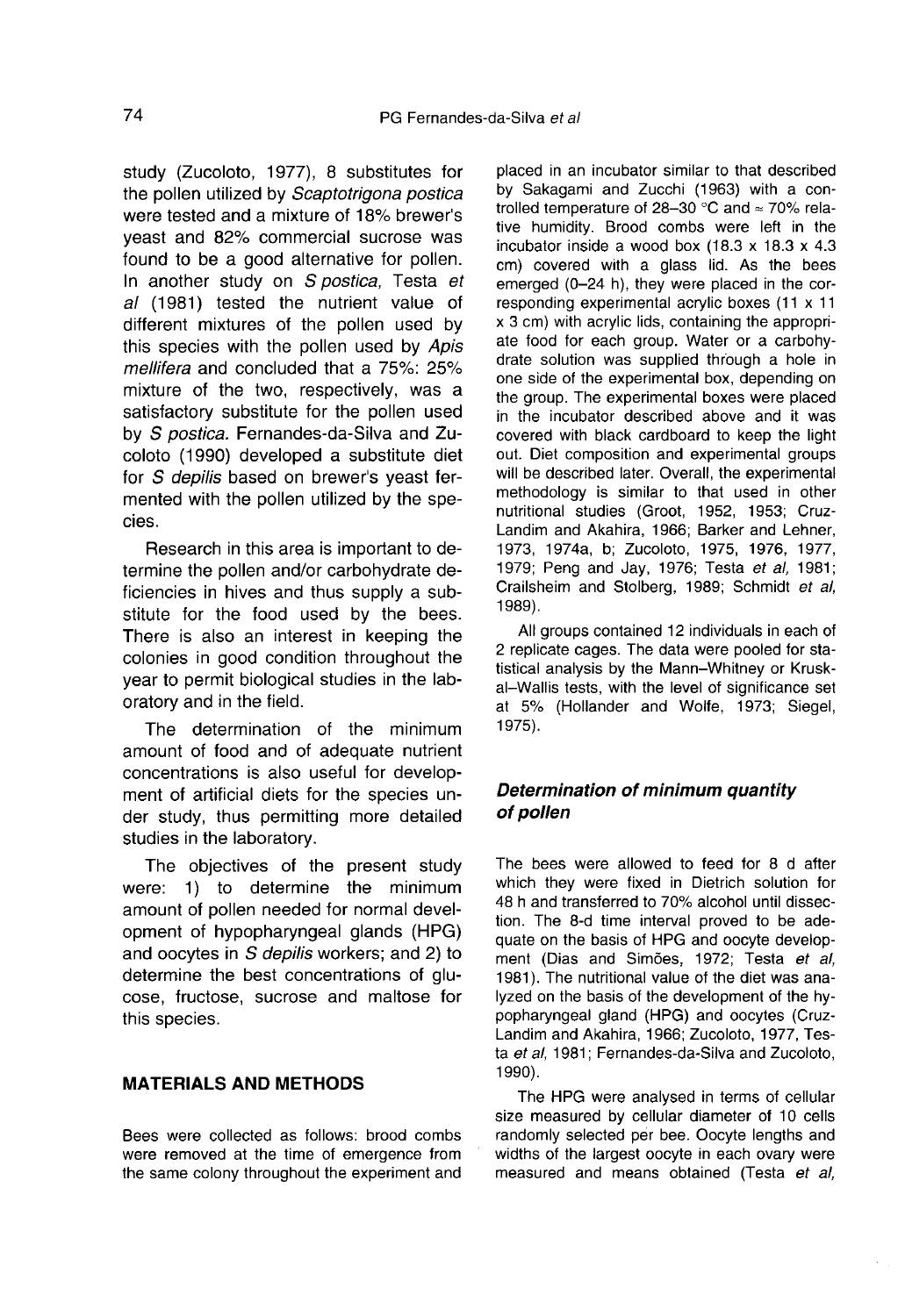1981; Fernandes-da-Silva and Zucoloto, 1990). Cells and oocytes were stained with a 4% acetic carmine, by immersion for 3 min. All bees alive on the 8th d were dissected.

## Nutritional value of different concentrations of sucrose and other carbohydrates

Solutions containing different concentrations of commercial sucrose (w/v), ie, 1, 10, 30 and 50% were fed to caged bees and the nutritional value determined on the basis of bee longevity according to Zucoloto (1979). Longevity was also used to compare sucrose to fructose (Merck), glucose (Merck), and maltose (Gibco), all offered at concentrations of 1 and 10% (w/v). The test sugar solution was the only food offered to bees and control groups fed tap water only.

Bee longevity data (days  $\pm$  SD) in relation to sucrose solution show that the groups fed Bee longevity data (days  $\pm$  SD) in relation to<br>sucrose solution show that the groups fed<br>water lived  $1.17 \pm 0.38^a$ , and 1% sucrose solu-<br>tion lived  $2.50 + 2.74^a$ . For the groups fed 10, 30 Bee longevity data (days  $\pm$  SD) in relation to<br>sucrose solution show that the groups fed<br>water lived  $1.17 \pm 0.38^a$ , and 1% sucrose solu-<br>tion lived  $2.50 \pm 2.74^a$ . For the groups fed 10, 30<br>and 50% sucrose solutions, and 50% sucrose solutions, the results were  $18.46 \pm 8.16^b$ ;  $19.29 \pm 7.69^b$  and  $17.96 \pm 8.69^b$ . water lived  $1.17 \pm 0.38^a$ , and 1% sucrose solution lived  $2.50 \pm 2.74^a$ . For the groups fed 10, 30 and 50% sucrose solutions, the results were 18.46  $\pm 8.16^b$ ; 19.29  $\pm 7.69^b$  and 17.96  $\pm 8.69^b$ , respectively. M did not differ statistically ( $P > 0.05$ ; Kruskal-Wallis test).

For comparison of the various carbohydrates, concentrations of 1 and 10% were used based on the results of the previous experiment in which 10% sucrose concentration appeared to provide good nutritional value to the bees.

of pollen.

#### **RESULTS**

In S depilis the importance of pollen on HPG and oocyte development was not confirmed. To clarify this point, one group of bees received pollen and sucrose 50% (weight/volume – therafter  $w/v$ ) ad libitum, and another group received only sucrose 50% ad libitum. The results obtained for and another group received only sucrose<br>50% *ad libitum*. The results obtained for<br>HPG were: 49.91  $\pm$  3.46<sup>a</sup> and 26.92  $\pm$ confirmed. To clarify this point, one group<br>of bees received pollen and sucrose 50%<br>(weight/volume – therafter w/v) *ad libitum*,<br>and another group received only sucrose<br>50% *ad libitum*. The results obtained for<br>HPG were HPG were:  $49.91 \pm 3.46^a$  and  $26.92 \pm 1.31^b$  respectively; for oocytes, the results obtained were:  $198.00 \pm 79.71^a$  and  $98.96 \pm 14.61^b$ , respectively. Means followed by different letters differ statistically ( $P \le 0.05$ ; Mann-Whitney test). These results show the importance of the pollen to HPG and oocyte development.

Diets were supplied only once to each group with 0.25, 0.50 and 0.75 g of pollen. The pollen was collected once from the closed pots inside the hive. A 50% commercial sugar solution (w/v) was offered separately to all groups as a carbohydrate source; the sugar solution was changed daily.

The results obtained are summarized in table I. Statistical analysis of the data showed that 0.25 and 0.50 g of pollen was insufficient, whereas 0.75 g was sufficient for adequate HPG and oocyte develop-

| No of bees dissected | Diets | Hypopharyngeal gland<br>$(\mu m \pm SD)$ | Oocytes<br>$(\mu m \pm SD)$ |  |
|----------------------|-------|------------------------------------------|-----------------------------|--|

Table I. Mean size of hypopharyngeal gland cell and mean oocyte size in bees fed different quantities

| 12 | Pollen + sucrose (control)     | $54.67 \pm 2.13$    | $495.00 \pm 177.24$  |
|----|--------------------------------|---------------------|----------------------|
| 12 | $0.25$ g pollen + sucrose 50%  | $34.96 \pm 1.65$ *  | $123.64 \pm 25.77$ * |
| 12 | 0.50 g pollen + sucrose $50\%$ | $34.06 + 2.64*$     | $106.04 + 17.20*$    |
| 18 | 0.75 g pollen + sucrose $50\%$ | $48.08 \pm 3.37$ ** | $209.72 + 77.96**$   |

\* Statistically different from control; \*\* Not statistically different from the control.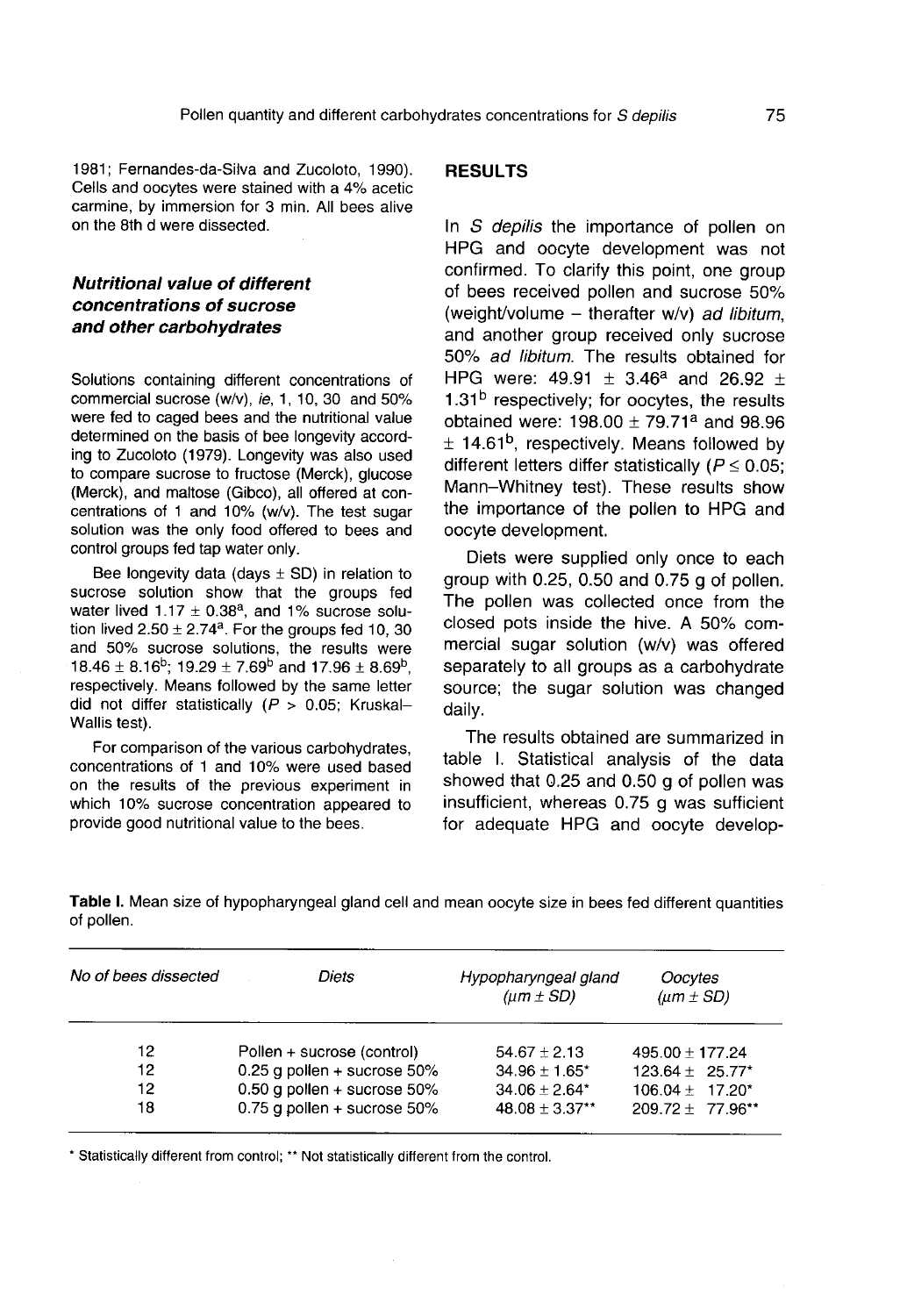ment. These present data suggest that the minimum amount of pollen for adult worker bees of this species is  $\approx 0.80$  mg/bee/day, together with 50% sucrose supplied ad libitum.

The results, which are summarized in table II, show that with respect to the groups fed the 1% concentration, the bees fed water had a statistically shorter longevity than the group fed fructose and a statistically identical longevity to the groups fed sucrose, maltose and glucose. The groups fed sucrose, fructose, maltose and glu cose presented statistically identical longevity amongst themselves.

With respect to the groups fed 10% concentration, the bees fed water had statistically shorter longevity than the bees in all other groups. The longevity of bees fed sucrose was statistically indentical to that of bees fed fructose, maltose and glucose. The longevity of the bees fed fructose was statistically longer than that of the groups fed maltose and glucose, and the longevity of the groups fed maltose and glucose was statistically identical.

Table II. Mean longevity of bees fed carbohydrates in 1% and 10% concentrations.

| Group | Nutrient<br>(w/v) |       | Longevity<br>$(d \pm SD)$   |
|-------|-------------------|-------|-----------------------------|
| 1     | Water             |       | $1.46 \pm 0.51$ a           |
| 2     | Sucrose           | $1\%$ | $2.58 + 2.55$ <sup>ab</sup> |
| 3     | Fructose          | $1\%$ | $7.21 + 4.75$               |
| 4     | Maltose           | 1%    | $4.75 + 3.65$ <sup>ab</sup> |
| 5     | Glucose           | $1\%$ | $3.38 + 3.09$ ab            |
| 6     | Water             |       | $1.50 \pm 0.59$ c           |
| 7     | Sucrose           | 10%   | $15.83 + 7.60$ de           |
| 8     | Fructose          | 10%   | $22.58 + 5.01$ e            |
| 9     | Maltose           | 10%   | $15.54 + 5.90$ df           |
| 10    | Glucose           | 10%   | $15.67 + 6.89$ df           |

Means followed by the same letter did not differ statistically (P > 0.05); Kruskal-Wallis test.

#### **DISCUSSION**

It is important to establish a parameter for the minimum amount of food, since this may affect individual development and longevity (Groot, 1952). The effect of dietary protein content for adults of S postica has been studied in depth in the glands of the salivary system (hypopharyngeal, mandibular and thoracic salivary glands) both at the histological and the morphological levels by Cruz-Landim and Akahira (1966). The results obtained showed that HPG were influenced by the presence of pollen in the diet. Oocytes are also affected by dietary protein as shown in our study and previously by Sakagami et al (1963).

Sucrose is commonly found in plants and animal tissues and is normally utilized by most insects (Dadd, 1985); glucose, maltose and fructose were also found in the nectar of the bees (Waddington, 1987). The similar results obtained with sucrose at different concentrations, suggest that bees ingest the carbohydrate at different rates. That is, the ingestion can be proportionally inverse to the carbohydrate concentration, as suggested by Zucoloto (1976). According to Crailsheim (1988), although bees of the genus Apis prefer sugars at high concentrations, 3 mechanisms may be proposed for bee survival on diets containing low sugar concentrations: 1) the presence of peritrophic membranes which prevent rapid transport, thus facilitating absorption; 2) increased sugar concentration due to the rapid absorption of the water in which they are dissolved, or transport to the haemolymph together with water; and 3) the absorbed sugars are efficiently distributed to the organs by the rapid haemolymph circulation, especially during periods of intense muscular activity (such as flight).

Concerning the experiment of various carbohydrates, the results first indicate that the longevity of the bees increases with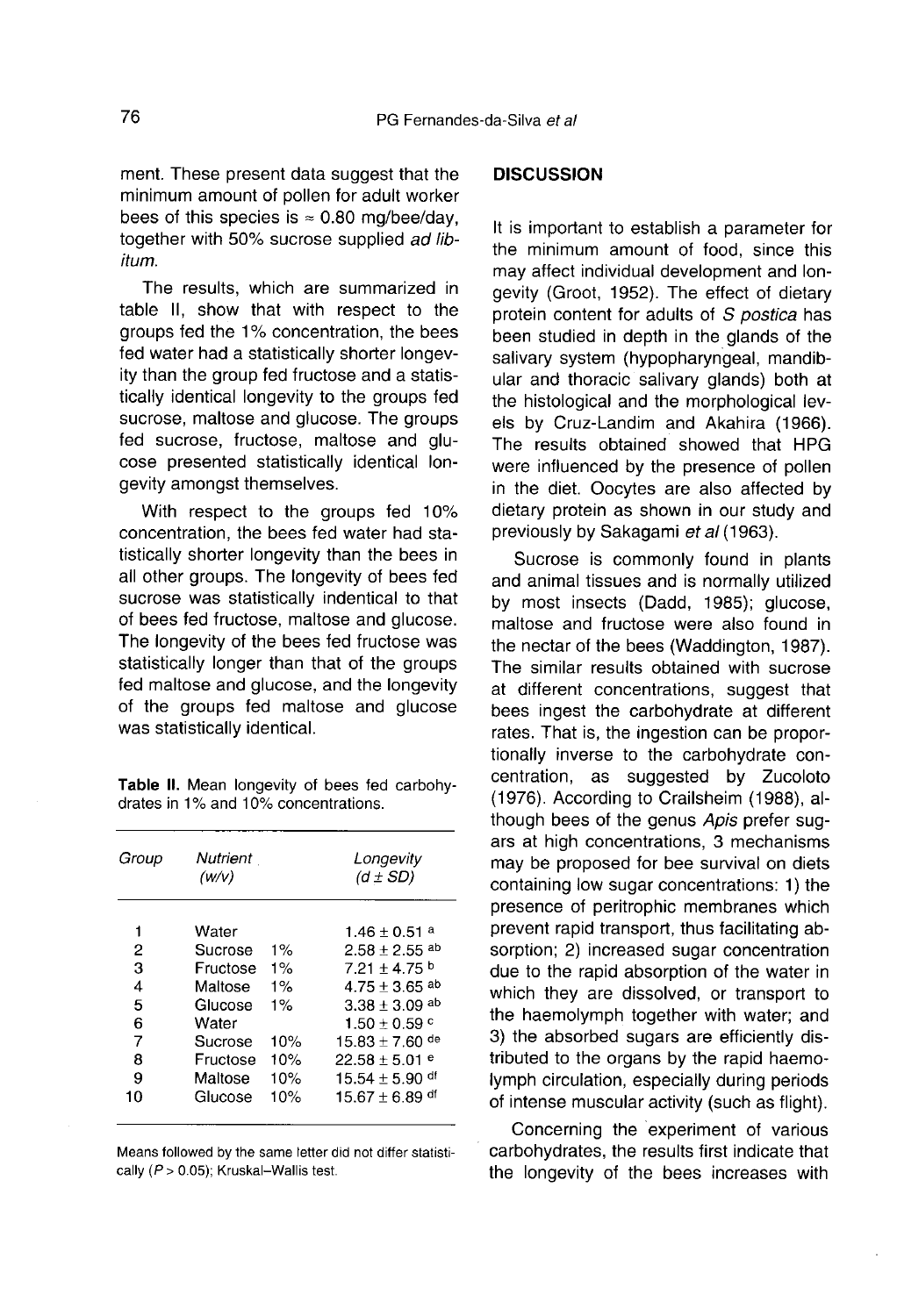carbohydrate concentration (table II). Hainsworth et al (1990) reported that virtually all of the sucrose, glucose and fructose ingested by blowflies and by other animals feeding on nectar is assimilated regardless of concentration. Thus, we may assume that, within certain limits, only the increase in sugar concentration is responsible for the difference in longevity observed in the various groups fed 1 and 10% concentrations, since absorption is not impaired.

In a study on S postica, Zucoloto (1976) reported that the nutritional value of sucrose is better than that of fructose, which in turn is better than that of glucose. The data obtained for the longevity of  $S$  depilis feeding on various carbohydrates showed no difference between fructose, sucrose or glucose at 1% concentration, and fructose was superior to glucose and similar to sucrose at 10%. We conclude that the observed longevity among bees fed only carbohydrates was essentially due to carbohydrate concentration and or utilization.

Résumé — Détermination des besoins minimaux en pollen et de la valeur nutritive de différents glucides pour Scaptotrigona depilis Moure (Hymenoptera, Apidae). Déterminer les besoins minimaux et les concentrations adéquates de nourriture est utile pour maintenir les colonies en bonnes conditions tout au long de l'année et mettre au point des régimes artificiels pour l'espèce étudiée. Le travail présenté avait pour but de déterminer : 1) la quantité minimale de pollen nécessaire au développement normal des glandes hypopharyngiennes (HPG) et des ovocytes chez les ouvrières de Scaptotrigona depilis et 2) les meilleures concentrations des solutions de glucose, fructose, saccharose et maltose pour la même espèce. Dans les 2 cas on a utilisé des ouvrières naissantes (0-24 h). Elles ont été encagées dans des boîtes en acrylique placées dans une étuve (température de 29 ± 1 °C et une humidité relative de 70%). Une quantité connue de pollen et un sirop du commerce à 50% (poids/ vol) ont été fournis à chaque groupe d'abeilles. Celles-ci se sont nourries pendant 8 j, puis ont été fixées et disséquées. L'analyse statistique des données (tableau I) suggère que les besoins minimaux en pollen pour le développement des HPG et des ovocytes sont d'environ 8 mg/j par ouvrière adulte en plus d'un sirop de saccharose à 50% donné ad libitum. La valeur nutritive des glucides a été établie d'après la longévité des abeilles. La solution sucrée était la seule nourriture fournie aux divers groupes. Les résultats montrent que les<br>concentrations en saccharose (poids/ concentrations en saccharose volume) de 10, 30 et 50% sont équivalentes, alors que la concentration de 1% donne le même résultat, statistiquement inférieur, que le groupe témoin qui n'a reçu que de l'eau. Pour comparer les divers glucides entre eux, on a choisi, d'après les résultats de l'expérience précédente, des concentrations de 1 et 10%. Le tableau II montre que les abeilles nourries avec du fructose, du saccharose, du maltose ou du glucose à 1% ont la même longévité; à la concentration de 10%, le fructose est supérieur au glucose et au maltose et égal au saccharose. Pour tous les glucides testés, les solutions à 10% sont plus perfor mantes que les solutions à 1%.

## Scaptotrigona depilis / pollen / glucide / nutrition / Meliponinae

Zusammenfassung — Bestimmung der Mindestmengen an Pollen und der Nährwert von verschiedenen Carbohydraten in unterschiedlicher Konzentration für Scaptotrigona depilis Moure (Hym, Apidae). Während des Winters und zur Zeit geringen Blütenangebotes entstehen für die Bienenvölker Schwierigkeiten beim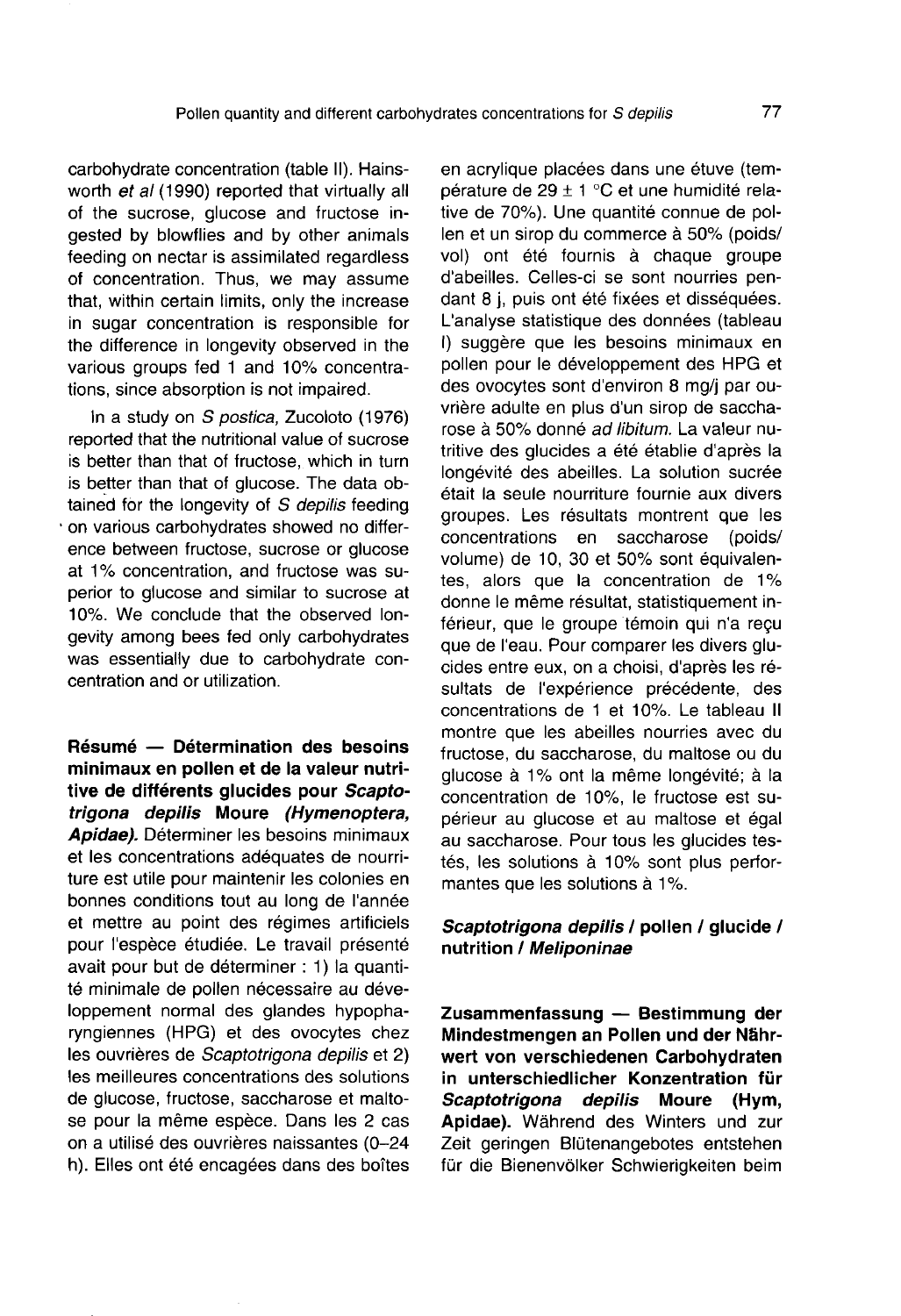Nahrungserwerb und damit Einschränkungen bei den Volksaktivitäten. Es besteht aber ein Interesse, die Völker während des ganzen Jahres für biologische Studienim Laboratorium oder im freien in guter Verfassung zu halten. Ebenso ist die Bestimmung des geringsten Nahrungsbedarfs und der ausreichenden Konzentration der Nährstoffe zur Entwicklung künstlicher Futtermittel für die untersuchte Bienenart von Bedeutung.

Die Ziele der vorliegend Studie waren: 1) Bestimmung der geringsten Pollenmenge, die für eine normale Entwicklung der Futtersaftdrüsen (HPG) und der Oozyten bei Arbeiterinnen von Scaptotrigona depilis notwendig ist; 2) Bestimmung der besten Konzentration von Glukose, Fruktose, Saccharose und Maltose für diese Art. Für beide Experimente wurde frischgeschlüpfte Bienen (0-24 h) benutzt. Während der Experimente wurden die Bienen in Käfigen aus Acryl in einem Thermostaten bei einer Temperatur von 29  $\pm$  1 °C und 70% relativer Feuchte gehalten.

Um den niedrigsten Pollenbedarf zu bestimmen, wurde jeder Bienengruppe eine bekannte Pollemenge und außerdem eine 50% Zuckerlösung als Kohlenhydratquelle geboten. Die Bienen wurden für 8 Tage auf dieser Nahrung gehalten, dann wurden sie konserviert und präpariert. Untersucht wurden die Futtersaftdrüsen und die Oozyten. Die statistische Analyse der Daten (Tabelle I) weist darauf hin, daß der niedrigste Pollenbedarf der erwachsenen Arbeiter dieser Art etwa 8 μg/Biene/Tag beträgt, zusammen mit dem Angebot einer 50% igen Zuckerlösung ad libitum.

Bei den Kohlenhydrat-Versuchen wurde der Nährwert auf Grund der Langlebigkeit der Bienen bestimmt. Die Kohlenhydratlösung war die einzige Nahrung, die dieser Gruppe geboten wurde. Die Ergebnisse zeigen, daß Saccharosekonzentrationen von 10, 30 und 50% einander gleichwertig

zeigten, während die mit Lösungen von 1% und die mit Wasser allein gefütterte Kontrollgruppen einander ähnlich und den übrigen statistisch unterlegen waren (Tabelle II).

Zum Vergleich der verschiedenen Kohlenhydrate (Saccharose, Maltose, Fruktose und Glukose) wurden auf grund der Ergebnisse des eben beschriebenen Experiments Konzentrationen von 1 und 10% eingesetzt. Die in Tabelle II zusammengefaßten Ergebnisse zeigen eine ähnliche, leicht verlängerte Lebensdauer für alle Zuckerarten, wobei jedoch Fruktose am besten abschnitt. Bei Fütterung mit 10%-igen Lösungen war die Lebensdauer allgemein um ein Mehrfaches höher, wobei wiederum die Fruktose am besten abschnitt.

# Scaptotrigona depilis / Pollen / Kohlenhydrate / Meliponinen (Stachellose Bienen) / Ernährung

## **REFERENCES**

- Barker RJ, Lehner Y (1973) Acceptance and sustentative values of honey, the sugars of honey and sucrose fed to caged honey bee workers. Am Bee J 113 (10), 370-371
- Barker RJ, Lehner Y (1974a) Food choice changes in aging honey bees. Ann Entomol Soc Am 67 (4), 717-718
- Barker RJ, Lehner Y (1974b) Acceptance and sustenance value of naturally occurring sugars fed to newly emerged adult workers of honey bees (Apis mellifera L). J Exp Zool 187 (2), 277-286
- Camargo CA de (1976) Dieta semi-artificial para abelhas da subfamília Meliponinae (Hymenoptera, Apidae). Ciênc Cult 28, 430-431
- Crailsheim K (1988) Intestinal transport of sugars in the honeybee (Apis mellifera L). J Insect Physiol 34 (9), 839-845
- Crailsheim K, Stolberg E (1989) Influence of diet, age and colony condition upon intestinal